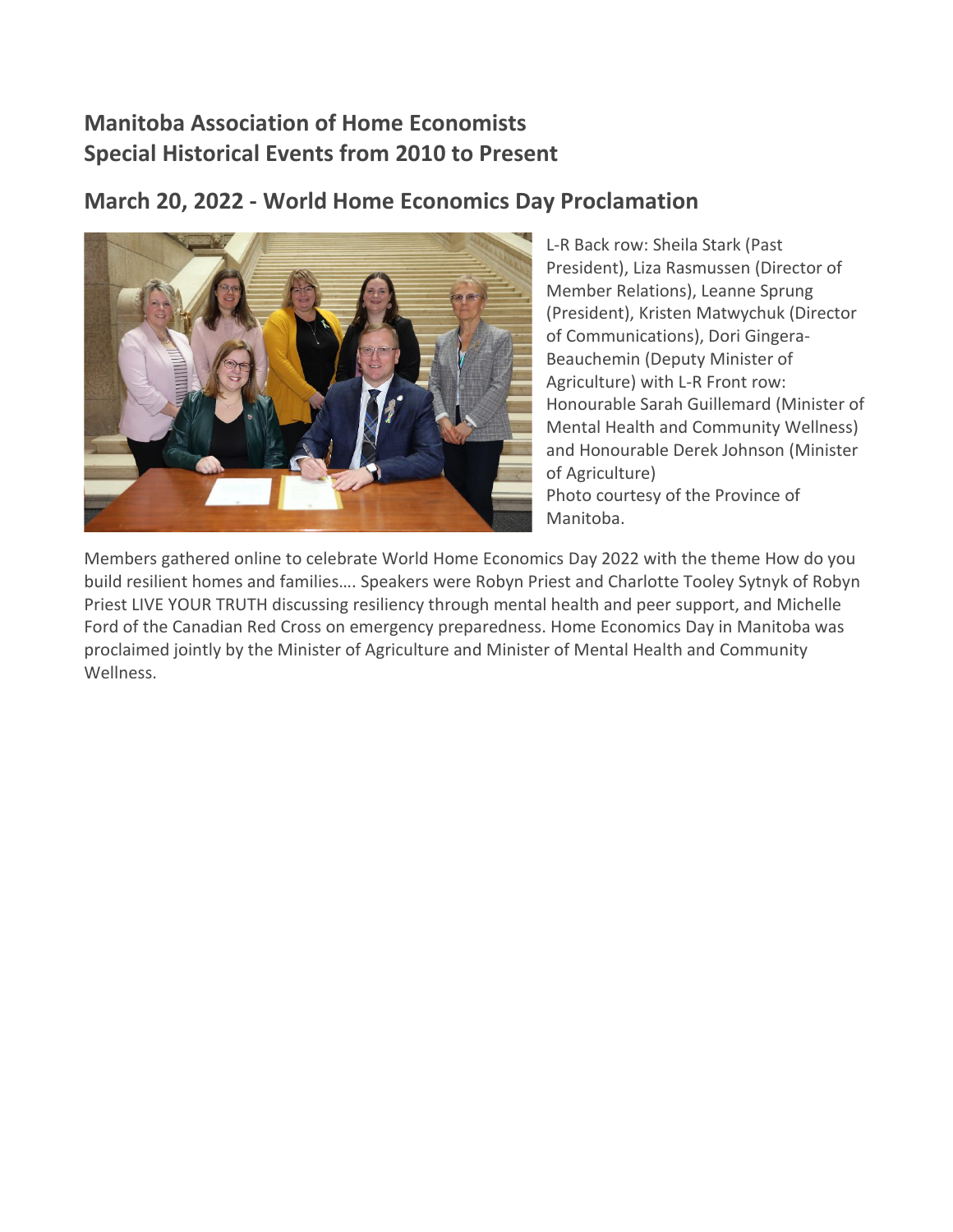# **March 21, 2021 - World Home Economics Day Proclamation**



Members gathered online to celebrate World Home Economics Day 2021, hearing topics on the IFHE theme Age Friendly Homes & Communities. Home Economics Day in Manitoba was proclaimed by the Honourable Blaine Pedersen, Minister of Agriculture and Resource Development.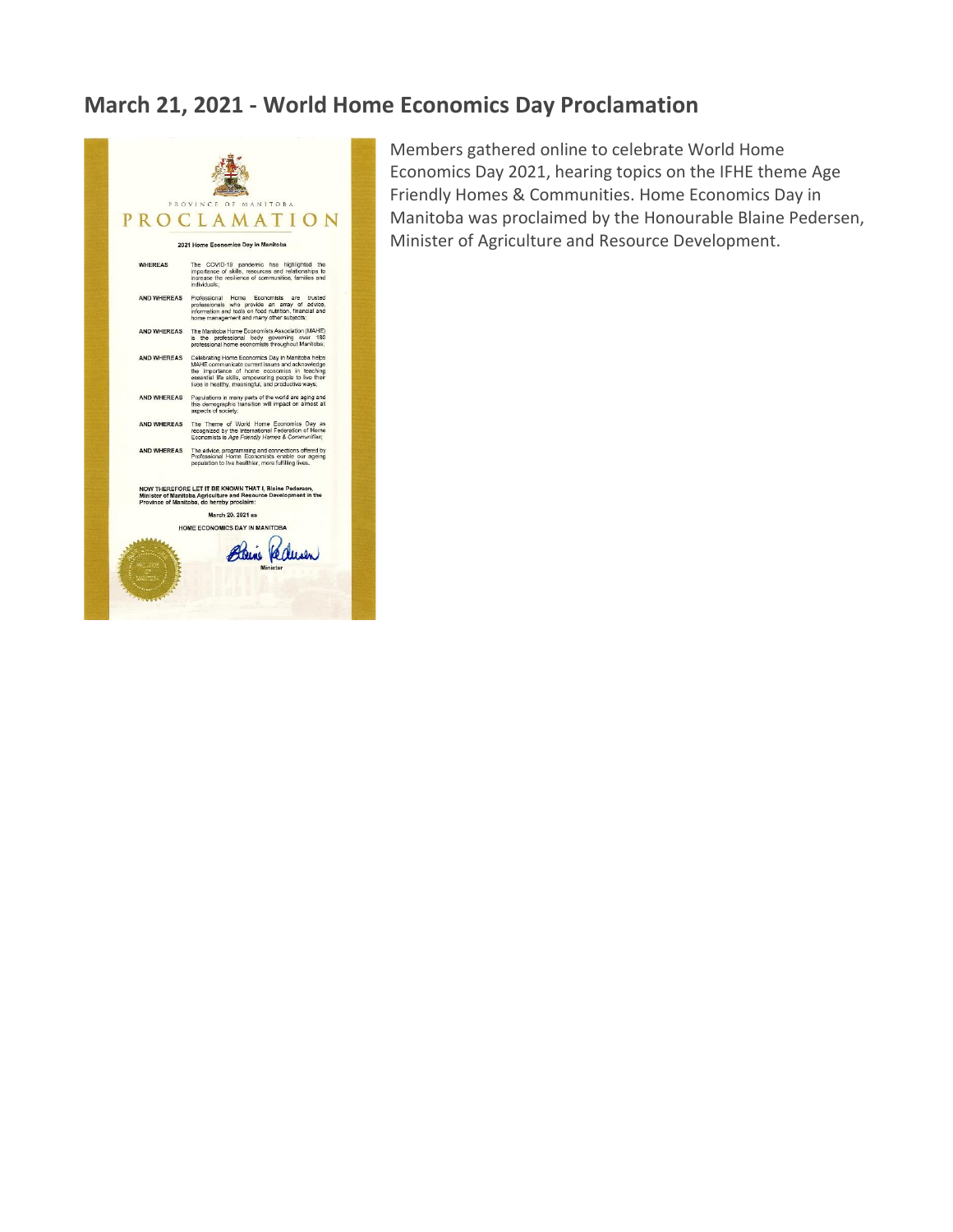#### **March 21, 2020 - World Home Economics Day Proclamation**



Minister of Agriculture and Resource Development, the Honourable Blaine Pederson, proclaimed March 21, 2020 as Home Economics Day in Manitoba.

#### **March 21, 2019 - World Home Economics Day Proclamation**



The Minister of Agriculture, the Honorable Ralph Eichler, proclaimed March 21, 2019 as Home Economics Day in Manitoba. Pictured here at the proclamation signing are (l-r):

MAHE President Sheila Stark-Perreault, PHEc, Deputy Minister of Agriculture Dori Gingera-Beauchemin, the Honorable Ralph Eichler, and MAHE Director of Member Relations and Past President Diana Mager, PHEc.

Photo courtesy of Diana Mager.

On March 20, 2019, members of MAHE and the

Manitoba Home Economics Teachers' Association gathered at McMaster House, Winnipeg, to celebrate with a Ringing Ceremony, Career Pathways Poster Unveiling, and Curated Hat Review (Costume Museum of Canada).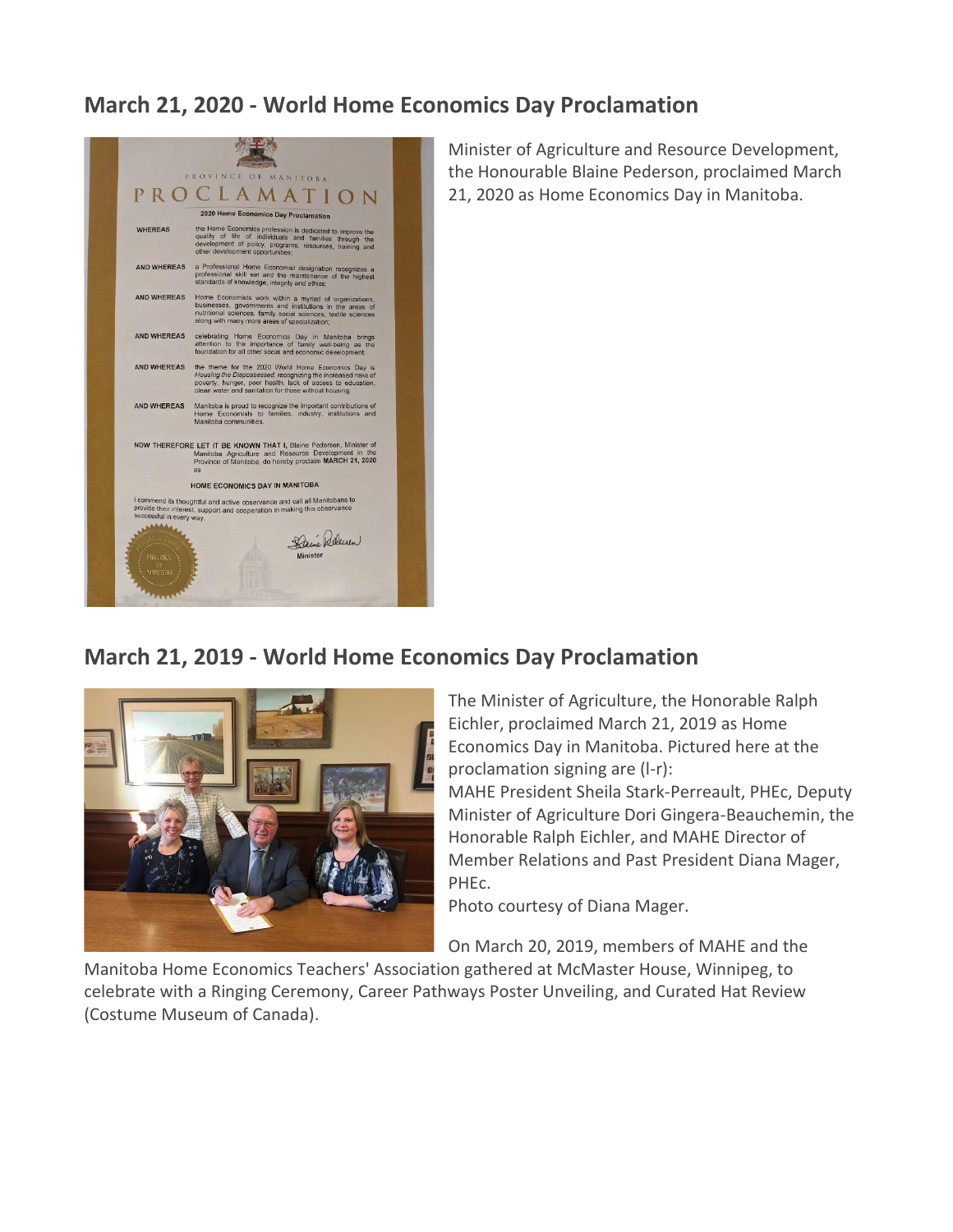### **March 21, 2018 - World Home Economics Day Proclamation**



The Minister of Agriculture, the Honorable Ralph Eichler, proclaimed March 21, 2018 as Home Economics Day in Manitoba. Pictured here at the proclamation signing are (l-r): Arlene Skull, PHEc, Anthony Ngayan, PHEc, the Honorable Ralph Eichler, Debora Durnin-Richards, PHEc, Sheila Stark-Perreault, PHEc (President), Darren Fife, PHEc (Director of Communications), Getty Stewart, PHEc, and Diana Mager, PHEc (Director of Member Relations).

#### **March 21, 2017 - World Home Economics Day Proclamation**



The Minister of Agriculture, the Honorable Ralph Eichler, proclaimed March 21, 2017 as Home Economics Day in Manitoba. Pictured here is the member celebration in Winnipeg.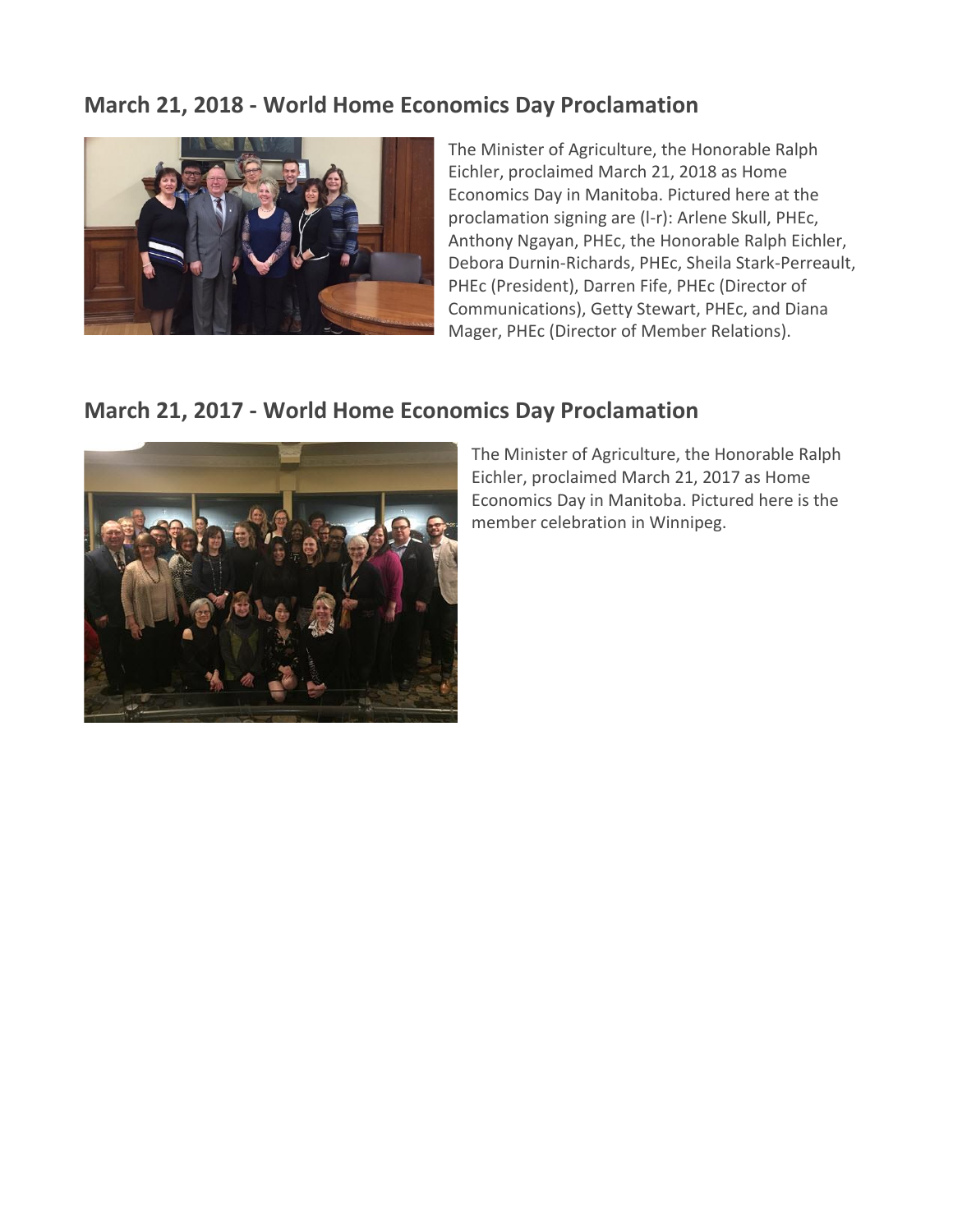## **March 21, 2016 - World Home Economics Day Proclamation**



The Minister of Agriculture, Food and Rural Development, the Honorable Ron Kostyshyn, proclaimed March 21, 2016 as Home Economics Day in Manitoba. Members and guests gathered for a special celebration on March 17, 2016 at Government House, hosted by Their Honours, The Honourable Janice and Gary Filmon. Her Honour, Janice Filmon, Lieutenant Governor of Manitoba, and home economics graduate of the University of Manitoba, was presented with the first Honourary membership in MAHE by President Diana Mager, PHEc.

## **May 2015 - Fruit Share joins MAHE**

From 2015-2019, Fruit Share, a fruit/vegetable rescue and sharing organization, was under the MAHE umbrella. The project was started in Winnipeg in 2010 by MAHE member Getty Stewart, PHEc. It spent several years with MAHE before transitioning to a new home, T&T Seeds.

### **March 21, 2015 - World Home Economics Day Proclamation**



(L-R) Teresa Cooper (MAHE Administrator), Debora Durnin-Richards (Past President), Kayla Whitehurst (Director of Communications), Lindsey Mazur (Farm to School Liaison), Abigail Legaspi (member), Michelle Woo (President-Elect), and Anthony Ngayan (HESO President) join Honourable Minister Ron Kostyshyn at the Proclamation signing ceremony.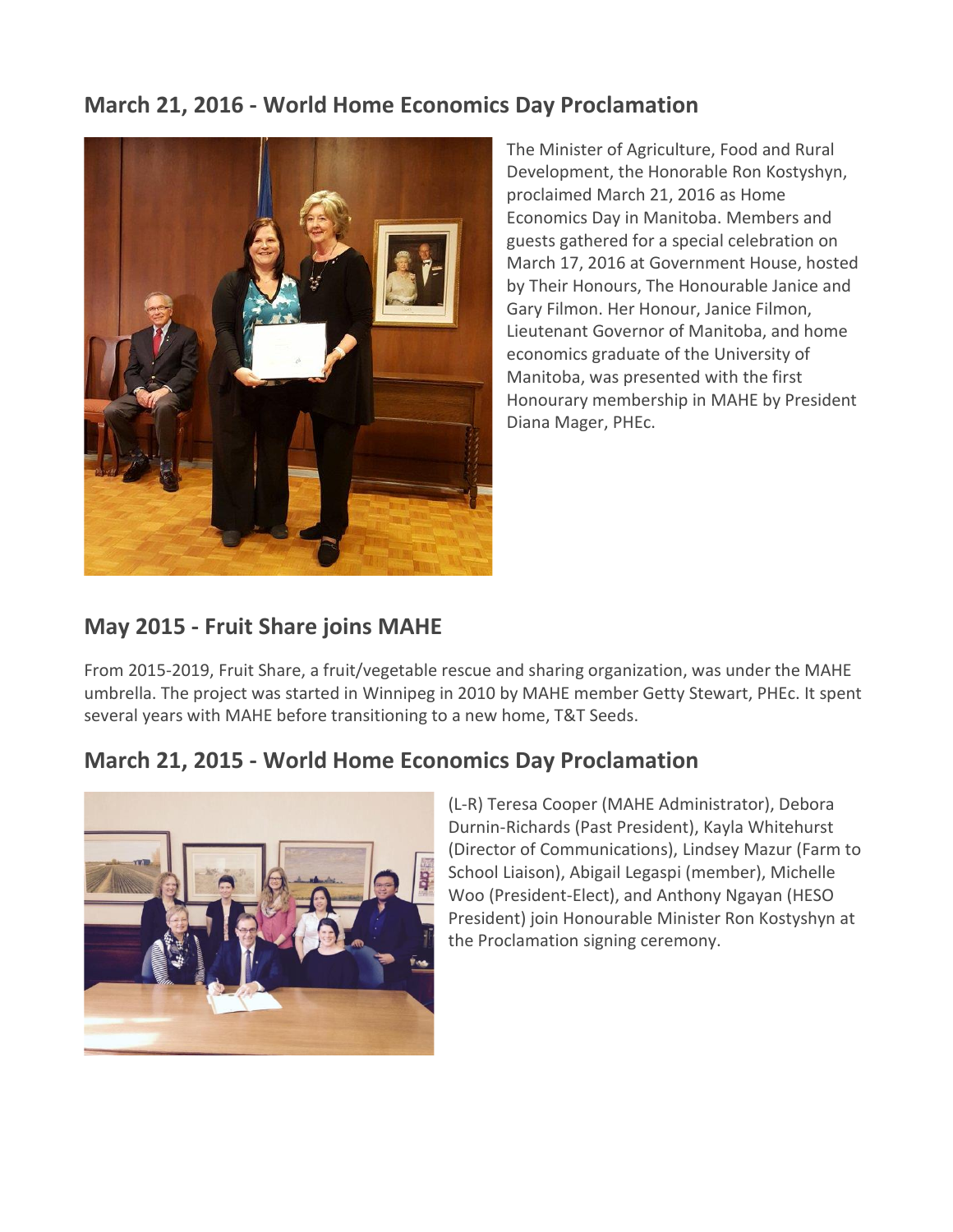### **March 21, 2014 - World Home Economics Day Proclamation**



MAHE members Susan Proven, Diana Mager (President), Cathey Day, Lindsey Mazur, Jenett Richter (Registrar), Sheila Stark-Perreault (Secretary), and Ellen Pruden join Honourable Minister Ron Kostyshyn at the Proclamation signing ceremony.

This year, MAHE is celebrating its ongoing commitment to:

- Honour home economics educators by supporting the Middle and Senior home economics curriculum updates, which received provincial approval in the Fall of 2013
- Build broader partnerships to deliver non-traditional programs such as the Farm to School Healthy Choice Fundraiser, which is sponsored by the Province of Manitoba, Manitoba Association of Home Economists (MAHE), Peak of the Market and Buy Manitoba
- Support the self development of MAHE members by recognizing and promoting their community involvement in programs such as Fruit Share, founded by professional home economist Getty Stewart.

# **July 9, 2013 - MAHE was Presented with an Award at Celebrating Women: Provincial Council of Women of Manitoba Annual Gala**



Present at the Gala were Meghan Rafferty, PHEc (MAHE rep. to PCWM), Linda Hogue, PHEc, Sheila Stark-Perreault, PHEc, Diana Mager, PHEc, Joan Butcher, PHEc, Peggy Barker, PHEc (Gala MC), Marilyn Thiessen, PHEc, Amy Yonda, PHEc, Jenna Fehr, PHEc, and Jocelyne Gaudet, PHEc.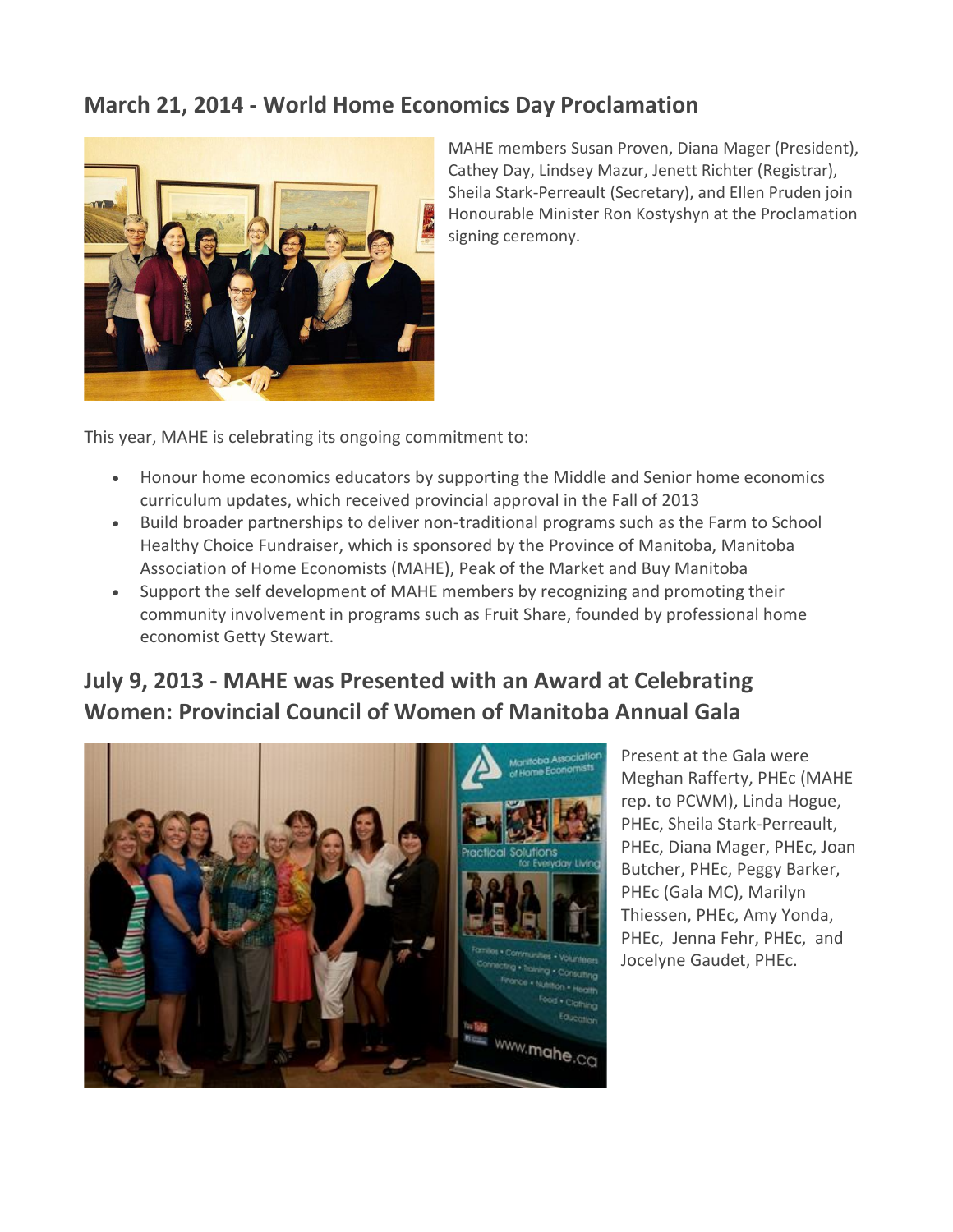The Provincial Council of Women of Manitoba (PCWM) presented MAHE with a 2013 Celebrating Women award as a Federate Honouree in recognition of outstanding contributions. President Elect, Diana Mager, PHEc accepted the award on behalf of MAHE with the support of a number of MAHE members in attendance. In her acceptance speech, Diana made a short presentation in which she highlighted the concerns with the University of Manitoba restructuring initiative and its impact on the Faculty of Human Ecology. As a result, Marcy Markusa of CBC Radio, who was also the MC for the evening, requested an interview with Diana which was aired on CBC Radio on the morning of July 10th. This was a valuable forum for MAHE to receive recognition and to communicate concerns with the restructuring initiative, as a number of politicians were present some of whom spoke to Diana about the issue. It was also a proud moment for MAHE members!

## **March 21, 2013 - World Home Economics Day Proclamation**



The Honourable Ron Kostyshyn signs the 2013 World Home Economics Day proclamations with MAHE President, Debora Durnin-Richards, PHEc (left), and Amy Yonda, PHEc, Director of Member Relations (right).

#### **March 21, 2012 - World Home Economics Day Proclamation**



The Honourable Ron Kostyshyn, Minister of Agriculture, signs the 2012 proclamation of World Home Economics Day with Past President, Getty Stewart, PHEc, and President Elect, Diana Mager, PHEc (front row left to right), along with Linda Hogue, PHEc, Ann Halbesma, PHEc and Jennifer Bewza, Human Ecology Students Organization representative.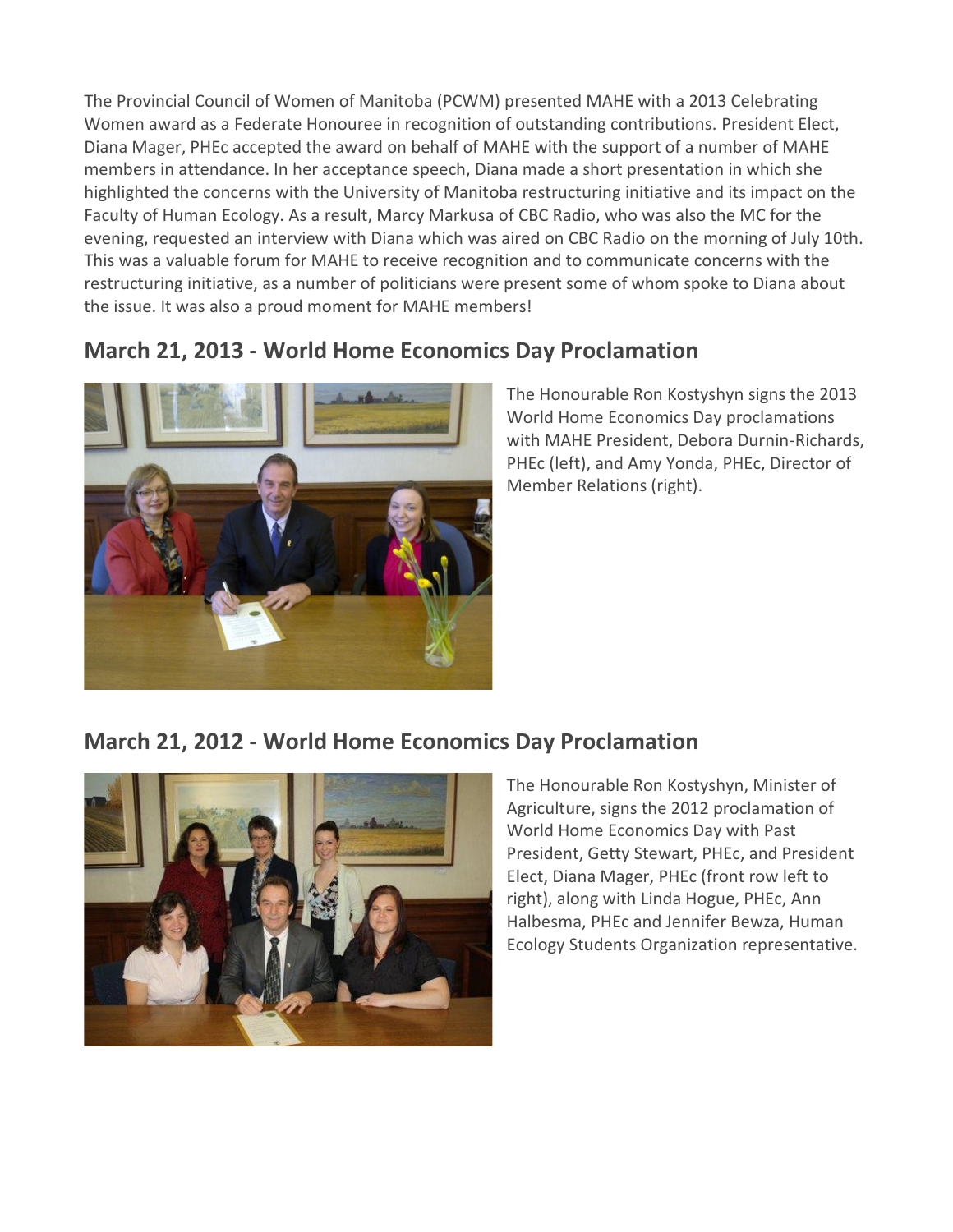### **March 21, 2011 - World Home Economics Day Proclamation**



The Honourable Minister Stan Struthers signs the 2011 Proclamation of World Home Economics Day in Manitoba with President Getty Stewart, PHEc; Nazanin Kazem Moosavi, IPHE; Linda Hogue, PHEc; Jocelyne Gaudet, PHEc; and Ruby Wilson, PHEc.

### **October 8, 2010 - Farm to School Healthy Choice Fundraiser Launch**



Together with Peak of the Market and the Province, MAHE is pleased to launch a new healthy choice fundraiser being tested in 35 northern, rural and urban schools across Manitoba. School fundraising groups now have the option of selling healthy, Manitoba grown veggies at great rates to help them reach their fundraising goals. Pictured (L-R) Marlene Baskerville, PHEc, Katherine Fedora, PHEc (first program coordinator/pilot project leader), Myrna Grahn, PHEc, Getty Stewart, PHEc.

# **2010 Centennial Celebration for the University of Manitoba Faculty of Human Ecology/Home Economics**

Past and current Manitoba home economists celebrated 100 years of the Faculty in 2010. To view a video of members discussing their memories of the Faculty:<https://youtu.be/7yPjGTMtP28>